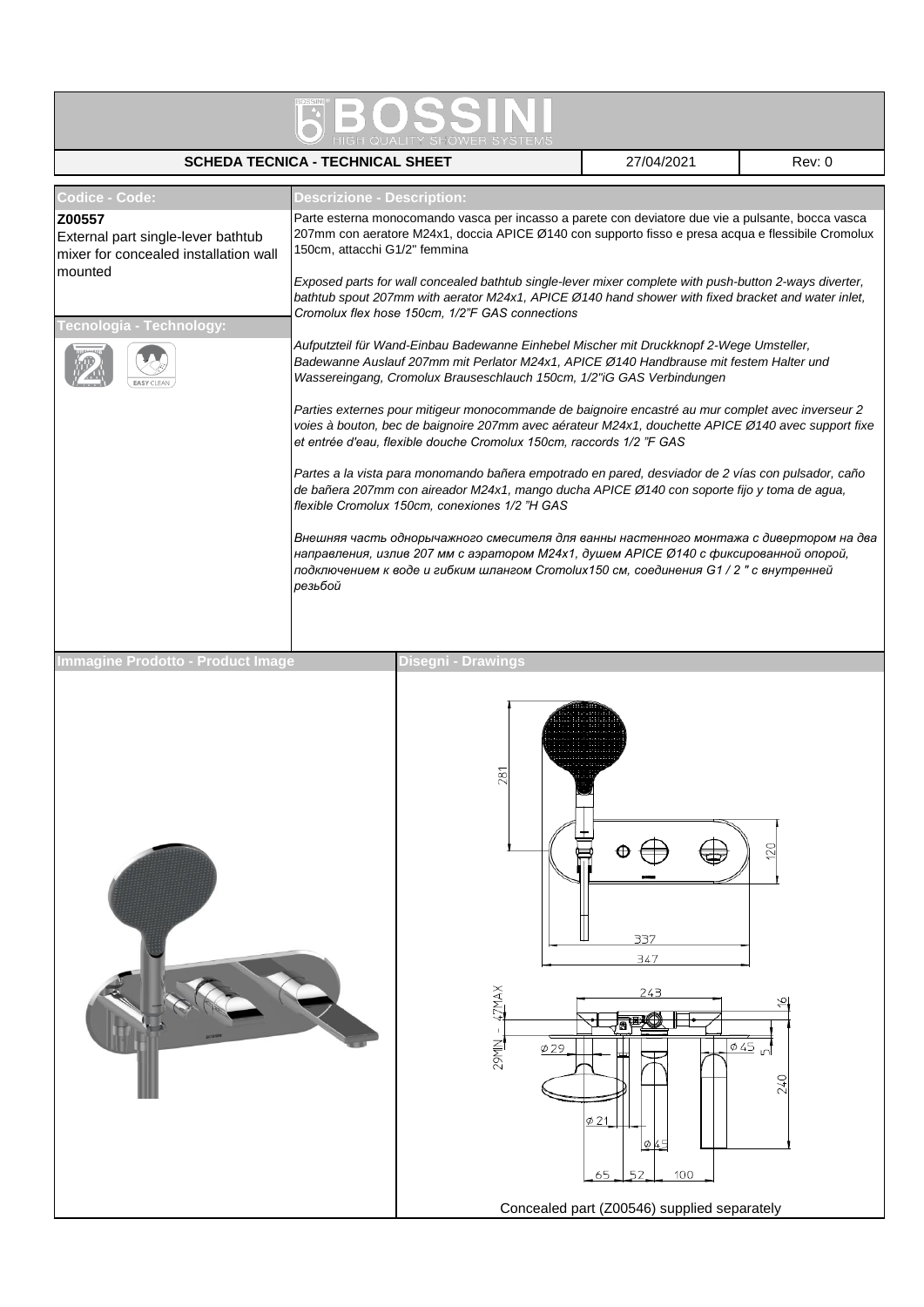|                                                                                                                                                     |                                                                             |                                                                             | <b>SCHEDA TECNICA - TECHNICAL SHEET</b>                                                                                                                                                                                                |                |                                                     |                       | 27/04/2021                                          |                | Rev: 0            |
|-----------------------------------------------------------------------------------------------------------------------------------------------------|-----------------------------------------------------------------------------|-----------------------------------------------------------------------------|----------------------------------------------------------------------------------------------------------------------------------------------------------------------------------------------------------------------------------------|----------------|-----------------------------------------------------|-----------------------|-----------------------------------------------------|----------------|-------------------|
|                                                                                                                                                     |                                                                             | Grafico di portata - Flow rate diagram                                      |                                                                                                                                                                                                                                        |                |                                                     |                       |                                                     |                |                   |
|                                                                                                                                                     | 0<br>0, 5<br>1                                                              | out 1/2"<br>0,0<br>4, 4<br>6,4                                              | bath tube out<br>0,0<br>8,8<br>12,2                                                                                                                                                                                                    |                | 50,0<br>45,0<br>40,0                                |                       |                                                     |                | out 1/2"          |
|                                                                                                                                                     | 1,5<br>$\overline{2}$<br>2,5<br>3<br>3, 5<br>4<br>4,5<br>5<br>pressione bar | 8,0<br>9,3<br>10,5<br>11,8<br>12,8<br>13,9<br>14,7<br>15,5<br>portata L/min | 15,1<br>17,4<br>19,2<br>21,1<br>23,0<br>24,6<br>25,8<br>27,5                                                                                                                                                                           | portata L/min. | 35,0<br>30,0<br>25,0<br>20,0<br>15,0<br>10,0<br>5,0 |                       |                                                     |                | bath tube out     |
|                                                                                                                                                     |                                                                             |                                                                             | Le portate indicate sono valide solo in abbinamento all'incasso Z00546,<br>con aeratore in classe D sulla bocca vasca, acqua miscelata 50/50 calda e fredda<br>Flow rate mentioned are valid only with the concealed part Z00546, with |                | $_{0,0}$<br>0,5<br>$\mathbf{1}$<br>$\,0\,$          | 1,5<br>$\overline{2}$ | 2,5<br>3,5<br>$_{3}$<br>pressione bar               | $\overline{4}$ | 4,5<br>$\sqrt{5}$ |
|                                                                                                                                                     |                                                                             |                                                                             | class D aerator on the bath spout, mixed water 50/50 hot and cold<br>Caratteristiche idrauliche - Hydraulic features                                                                                                                   |                |                                                     |                       |                                                     |                |                   |
|                                                                                                                                                     | Pressione                                                                   | Portata                                                                     |                                                                                                                                                                                                                                        |                |                                                     |                       | Solo per miscelatori termostatici                   |                |                   |
| min                                                                                                                                                 | Pressure<br>1 bar                                                           | Flow rate<br>$6,4$ L/min                                                    |                                                                                                                                                                                                                                        |                |                                                     |                       | Only for thermostatic mixers<br>Blocco di sicurezza | Safety lock    | $-$               |
| max                                                                                                                                                 | 5 bar                                                                       | 27,5 L/min                                                                  |                                                                                                                                                                                                                                        |                |                                                     |                       | Temperatura acqua fredda<br>Cold water temperature  |                | --                |
| Portata minima consigliata per buon<br>funzionamento<br>Recommended minimum flow-rate<br>for optimal performace                                     |                                                                             | -- L/min                                                                    |                                                                                                                                                                                                                                        |                |                                                     |                       | Temperatura acqua calda<br>Hot water temperature    |                | ٠.                |
| <b>Materiali - Materials</b>                                                                                                                        |                                                                             |                                                                             |                                                                                                                                                                                                                                        |                | Certificazioni - Certifications                     |                       |                                                     |                |                   |
| <b>Cannotti: Ottone</b><br>Plate and handles : Zama alloy<br><b>Spacers: Brass</b><br>Handshower: ABS+TPE rubber<br><b>Conformità' - Conformity</b> |                                                                             | Piastra e manopole: Lega di Zama<br>Doccia: ABS+gomma termoplastica         |                                                                                                                                                                                                                                        |                |                                                     |                       |                                                     |                |                   |
|                                                                                                                                                     |                                                                             | Chrome plating: EN248; Mixer and bath spout: EN817                          |                                                                                                                                                                                                                                        |                |                                                     |                       |                                                     |                |                   |
|                                                                                                                                                     |                                                                             |                                                                             |                                                                                                                                                                                                                                        |                |                                                     |                       |                                                     |                |                   |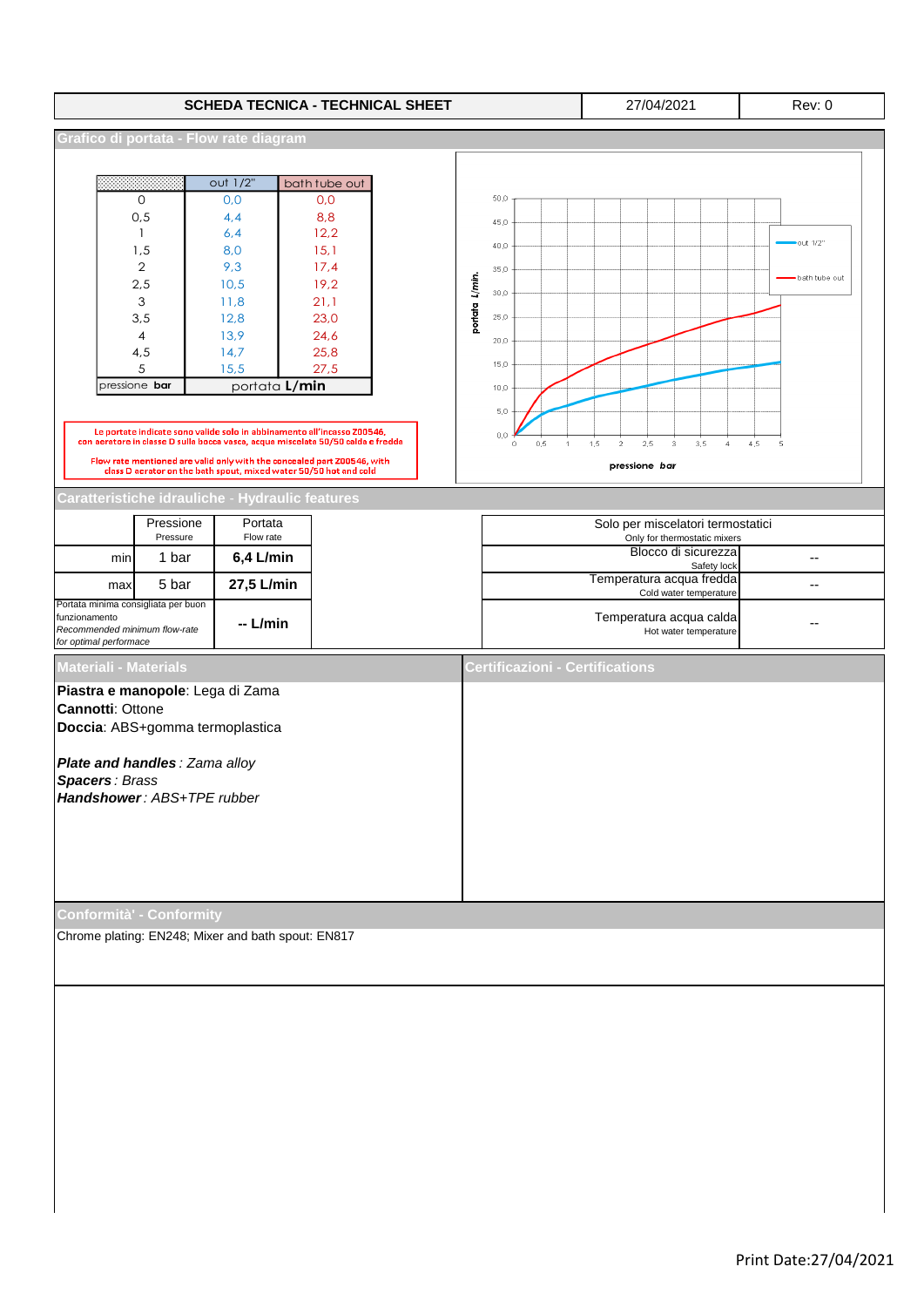| <b>SCHEDA TECNICA - TECHNICAL SHEET</b> | 27/04/2021 | Rev: 0 |
|-----------------------------------------|------------|--------|
| $into@$ bossini.it<br>www.bossini.it    |            |        |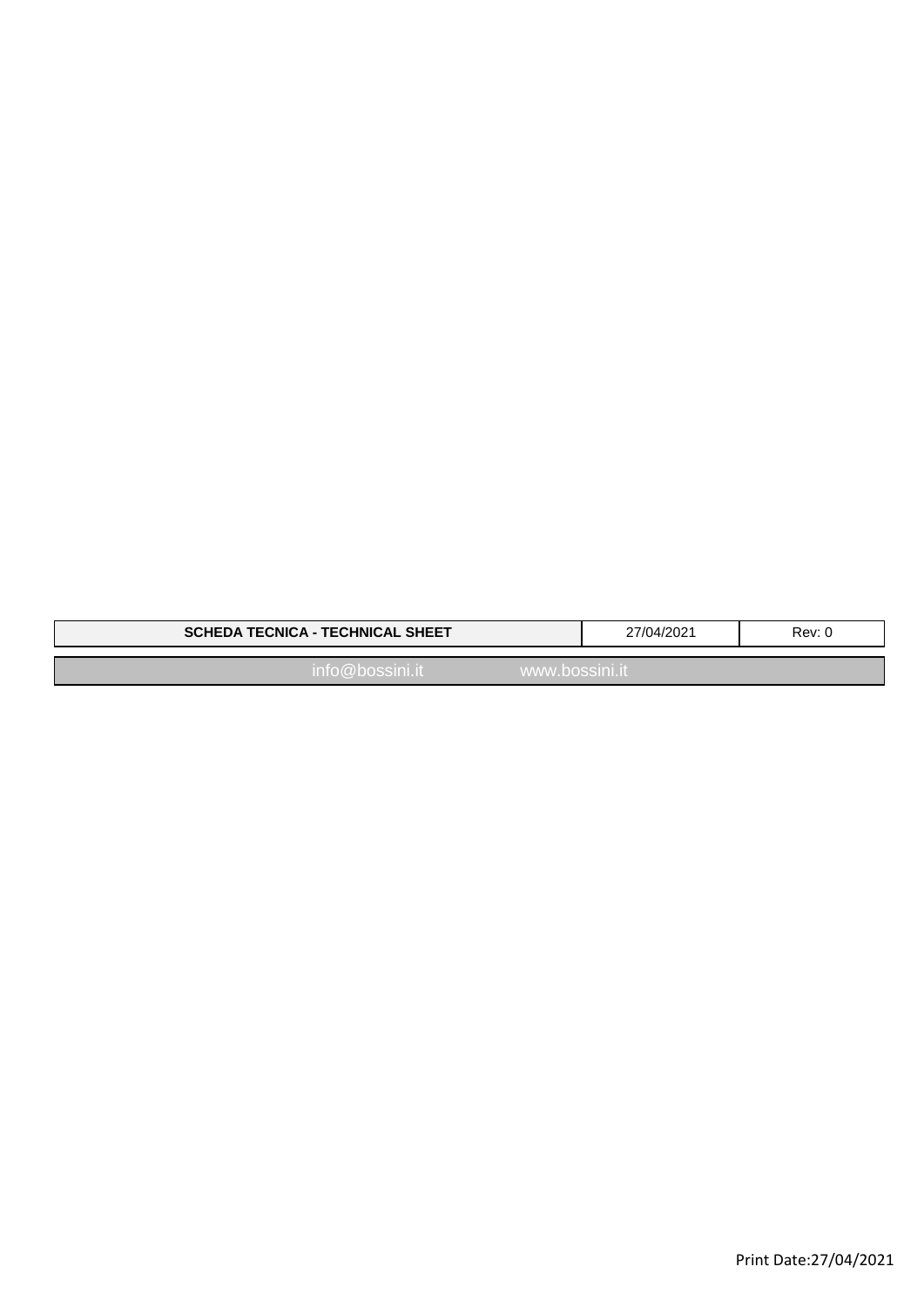|                                                                                                                                                                                                                                                                                                                            | <b>SCHEDA TECNICA - TECHNICAL SHEET</b>                                                                                                                                                                                                                                                         |                                                                    | 27/04/2021                                                   | Rev: 0 |  |  |  |  |  |  |
|----------------------------------------------------------------------------------------------------------------------------------------------------------------------------------------------------------------------------------------------------------------------------------------------------------------------------|-------------------------------------------------------------------------------------------------------------------------------------------------------------------------------------------------------------------------------------------------------------------------------------------------|--------------------------------------------------------------------|--------------------------------------------------------------|--------|--|--|--|--|--|--|
| <b>Codice - Code:</b><br>Z00546<br>Concealed parts for 2-way single-<br>lever bath mixer                                                                                                                                                                                                                                   | <b>Descrizione - Description:</b><br>Miscelatore monocomando da incasso a 2 vie, con connessione per bocca vasca 207mm e supporto<br>doccia con alimentazione acqua, attacchi G1/2" femmina<br>2-ways single-lever concealed mixer, connection for bath tub spout 207mm and shower bracket with |                                                                    |                                                              |        |  |  |  |  |  |  |
|                                                                                                                                                                                                                                                                                                                            | water inlet, 1/2"F GAS connections<br>2-Wege Einhebel Unterputz Mischer, Verbindung für Badewanne Auslauf 207mm und Handbrausehalter                                                                                                                                                            |                                                                    |                                                              |        |  |  |  |  |  |  |
| Tecnologia - Technology:<br>mit Wassereingang, 1/2"iG Verbindungen<br>Mitigeur encastré monocommande 2 voies, raccord pour bec de baignoire 207 mm et support de douche<br>avec entrée d'eau, raccords 1/2 "F GAS                                                                                                          |                                                                                                                                                                                                                                                                                                 |                                                                    |                                                              |        |  |  |  |  |  |  |
| Mezclador monomando empotrado de 2 vías, conexión para caño de bañera 207mm y soporte de ducha<br>con toma de agua, conexiones 1/2"H GAS<br>Встраиваемый однорычажный смеситель на 2 направления, с подключением для излива на ванну<br>207 мм и держателем для душа с подачей воды, соединение G1/2" с внутренней резьбой |                                                                                                                                                                                                                                                                                                 |                                                                    |                                                              |        |  |  |  |  |  |  |
|                                                                                                                                                                                                                                                                                                                            |                                                                                                                                                                                                                                                                                                 |                                                                    |                                                              |        |  |  |  |  |  |  |
| Immagine Prodotto - Product Image                                                                                                                                                                                                                                                                                          |                                                                                                                                                                                                                                                                                                 | Disegni - Drawings                                                 |                                                              |        |  |  |  |  |  |  |
|                                                                                                                                                                                                                                                                                                                            |                                                                                                                                                                                                                                                                                                 | $\stackrel{\textstyle\frown}{\in}$<br>82<br>$\circ$<br>100<br>61/2 | Ø 16<br>5<br>243<br>HOT WATER<br>52<br>65<br>N<br>COLD WATER | 3      |  |  |  |  |  |  |